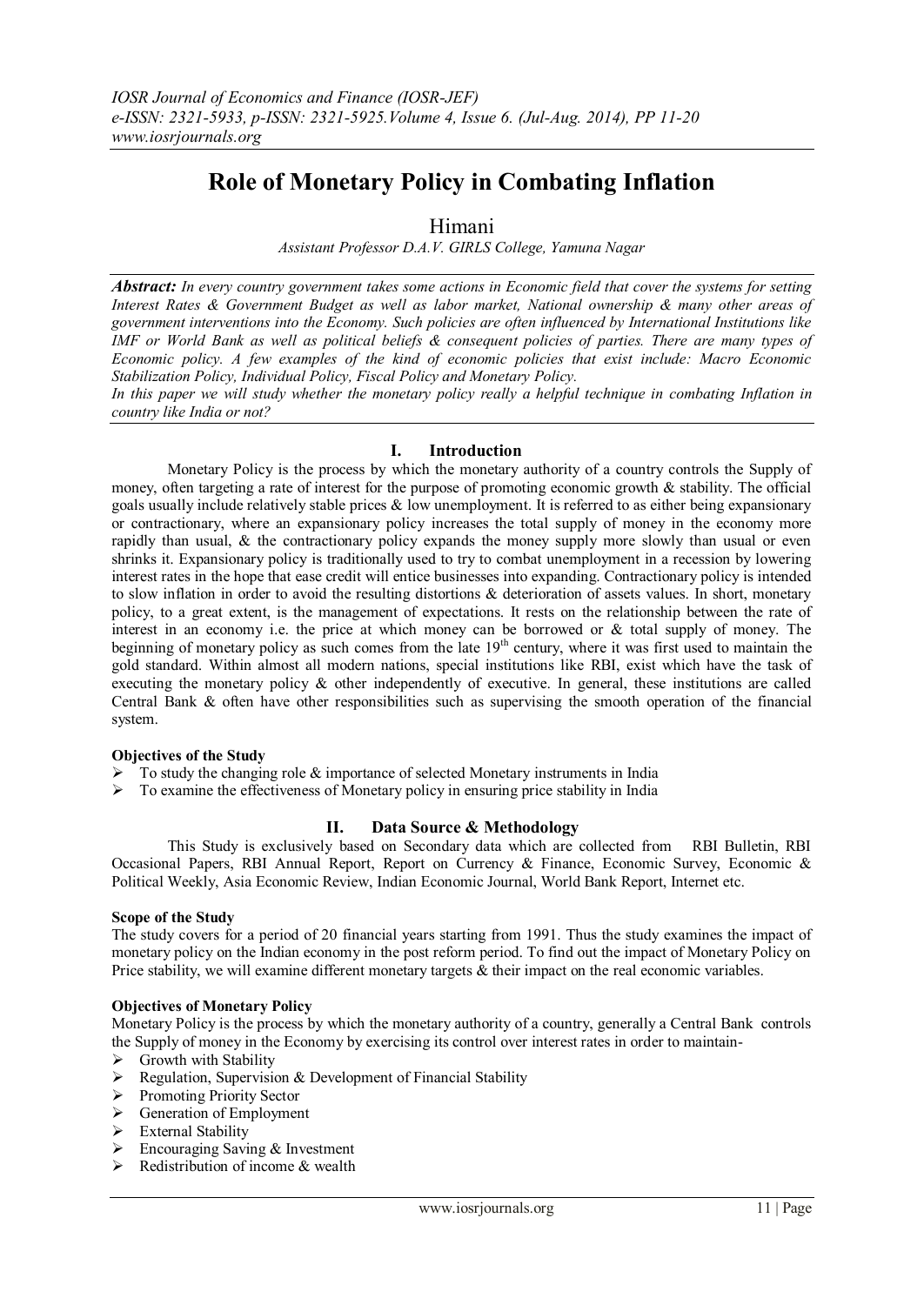## $\triangleright$  Regulation of NBFI

#### **Monetary Policy of RBI**

The monetary policy of RBI is not merely one of credit restriction, but it has also the duty to see that legitimate credit requirements are met  $\&$  at the same time credit is not used for unproductive  $\&$  speculative purposes. RBI has various weapons of monetary control  $\&$  by using them it hopes to achieve its monetary policy. These are:

#### **A. Quantitative Credit Control Methods**

In India the legal framework of RBI's control over the credit structure has been provided under RBI act 1934 & Banking regulation Act 1949. Quantitative Credit Control is used to maintain proper quantity of credit or money supply in market. Some of the important credit control methods are-

- $\triangleright$  Bank Rate Policy
- > Open Market Operations
- ▶ Cash Reserve Ratio
- $\triangleright$  Statutory Liquidity Ratio
- $\triangleright$  Repo & Reverse Repo Rate

## **B. Qualitative Credit Control Methods**

Under Selective Credit Control Credit is provided to selected borrowers for selected purposes. These ares-

- $\triangleright$  Ceiling on Credit
- $\triangleright$  Margin Requirements
- $\triangleright$  Discriminatory Interest Rate(DIR)
- $\triangleright$  Directives
- $\triangleright$  Direct Action
- $\triangleright$  Moral Suasion

#### **Review of Monetary Policy Since 1991**

#### **Table I** Movements in Bank Rate during 1991-2010

| Year      | <b>Effective since</b> | <b>Bank Rate</b>          | Change    | <b>Remarks</b>                                                         |
|-----------|------------------------|---------------------------|-----------|------------------------------------------------------------------------|
| 1992-97   |                        | 12                        |           |                                                                        |
| 1997-98   | April 16,1997          | 11                        | $(-1.00)$ | To reflect the<br>stance of monetary<br>policy, being a<br>signal rate |
|           | June 26, 1997          | 10                        | $(-1.00)$ | ×.                                                                     |
|           | Oct 22, 1997           | 9                         | $(-1.00)$ |                                                                        |
|           | Jan 17, 1998           | 11.00                     | $(+2.00)$ | To control broad<br>money expansion                                    |
|           | March 19, 1998         | 10.50                     | $(-0.50)$ |                                                                        |
| 1998-99   | April 3, 1998          | 10                        | $(-0.50)$ |                                                                        |
|           | April 29, 1998         | 9                         | $(-1.00)$ |                                                                        |
|           | March 2, 1999          | $\boldsymbol{\mathbf{S}}$ | $(-1.00)$ | To reduce liquidity<br>support to banks &<br>PDs                       |
| 1999-2000 |                        | 8                         | No Change | w                                                                      |
| 2000-01   | April 2, 2000          | 7                         | $(-1.00)$ | ××                                                                     |
|           | July 22, 2000          | 8                         | $(+1.00)$ | To be align with<br>international<br>developments                      |
|           | February 17,<br>2001   | 7.5                       | $(-0.50)$ |                                                                        |
|           | March 2, 2001          | 7.0                       | $(-0.50)$ |                                                                        |
| 2001-02   | October 23.<br>2001    | 6.5                       | $(-0.50)$ |                                                                        |
| 2002-03   | October 30.<br>2002    | 6.25                      | $(-0.25)$ |                                                                        |
| 2003-04   | April 29, 2003         | 6                         | $(-0.25)$ | To keep the rate<br>stable, being a<br>reference rate                  |
| 2004-10   |                        | 6                         | No Change |                                                                        |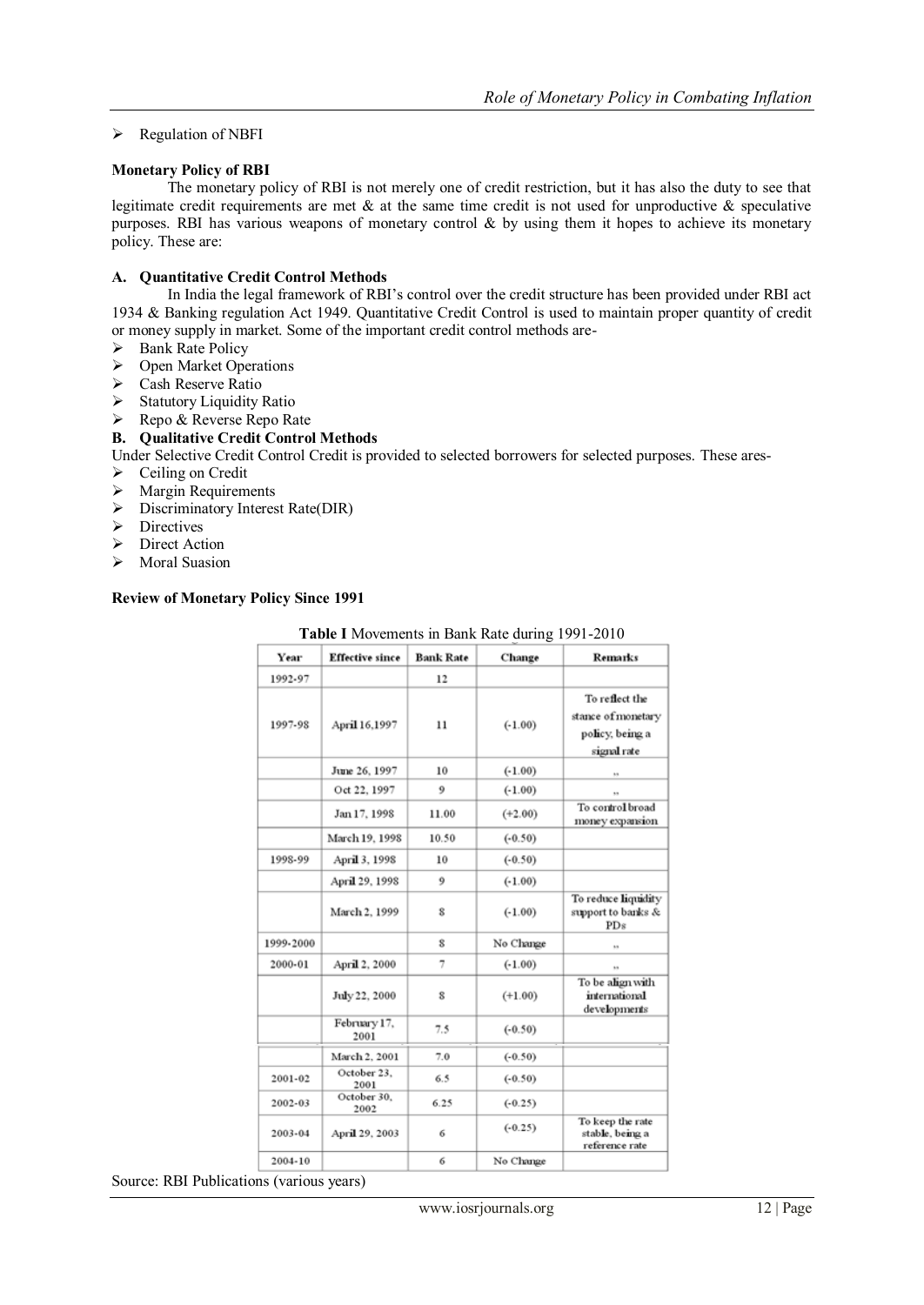| <b>Table II</b> MOVEMENTS IN CKK during 1991-2010 |                                                                 |         |           |                                                        |  |
|---------------------------------------------------|-----------------------------------------------------------------|---------|-----------|--------------------------------------------------------|--|
| Year                                              | <b>Effective since</b>                                          | CRR (%) | Change    | Remarks                                                |  |
| 1992-93                                           | April 17, 1992                                                  | 15.00   |           |                                                        |  |
|                                                   | Oct 17, 1992                                                    | 15.00   | No change |                                                        |  |
| 1993-94                                           | April 17, 1993                                                  | 14.50   | $(-0.50)$ | To reflect the stance of<br>monetary policy            |  |
|                                                   | May 15, 1993                                                    | 14.00   | $(-0.50)$ | 33                                                     |  |
| 1994-95                                           | June 11,1994                                                    | 14.50   | $(+0.50)$ | To mop up excess<br>liquidity and curtail<br>inflation |  |
|                                                   | July 9, 1994                                                    | 14.75   | $(+0.25)$ | 33                                                     |  |
|                                                   | Aug 6, 1994                                                     | 15.00   | $(+0.25)$ | 33                                                     |  |
| 1995-96                                           | Nov 11, 1995                                                    | 14.50   | $(-0.50)$ | For facing disinflation                                |  |
|                                                   | Dec 9, 1995                                                     | 14.00   | $(-0.50)$ | $\overline{z}$                                         |  |
| 1996-97                                           | April 27, 1996                                                  | 13.50   | $(-0.50)$ | To augment the<br>lendable resources of<br>banks       |  |
|                                                   | May 11, 1996                                                    | 13.00   | $(-0.50)$ | 33                                                     |  |
|                                                   | July 6, 1996                                                    | 12.00   | $(-1.00)$ | 33                                                     |  |
|                                                   | Oct 26, 1996                                                    | 11.50   | $(-0.50)$ | 33                                                     |  |
|                                                   | Nov 9, 1996                                                     | 11.00   | $(-0.50)$ | 33                                                     |  |
|                                                   | January 4, 1997                                                 | 10.50   | $(-0.50)$ | 33                                                     |  |
|                                                   | January 18,<br>1997<br>Source: RRI Publications (various vegrs) | 10.00   | $(-0.50)$ | 33                                                     |  |

**Table II** Movements in CRR during 1991-2010

| Year          | <b>Effective since</b> | CRR (%) | Change    | Remarks                                                                             |
|---------------|------------------------|---------|-----------|-------------------------------------------------------------------------------------|
| 1997-98       | Oct 25,1997            | 9.75    | $(-0.25)$ | On contingent<br>basis(subject to chance)                                           |
|               | Nov, 22,1997           | 9.50    | $(-0.25)$ | 55                                                                                  |
|               | Dec 6, 1997            | 10.00   | $(+0.50)$ | To maintain financial<br>stability                                                  |
|               | Jan 17, 1998           | 10.50   | $(+0.50)$ | 55                                                                                  |
|               | Mar 28, 1998           | 10.25   | $(-0.25)$ | To modulate credit<br>availability                                                  |
| 1998-99       | April 11, 1998         | 10.00   | $(-0.25)$ | 99                                                                                  |
|               | Aug 29, 1998           | 11.00   | $(+1.00)$ | To absorb excess<br>liquidity temporarily<br>for preventing<br>speculative measures |
|               | March 13, 1999         | 10.50   | $(-0.50)$ | To modulate liquidity                                                               |
| 1999-<br>2000 | May 8, 1999            | 10.00   | $(-0.50)$ | 55                                                                                  |
|               | Nov 6, 1999            | 9.50    | $(-0.50)$ |                                                                                     |
|               | Nov 20, 1999           | 9.00    | $(-0.50)$ |                                                                                     |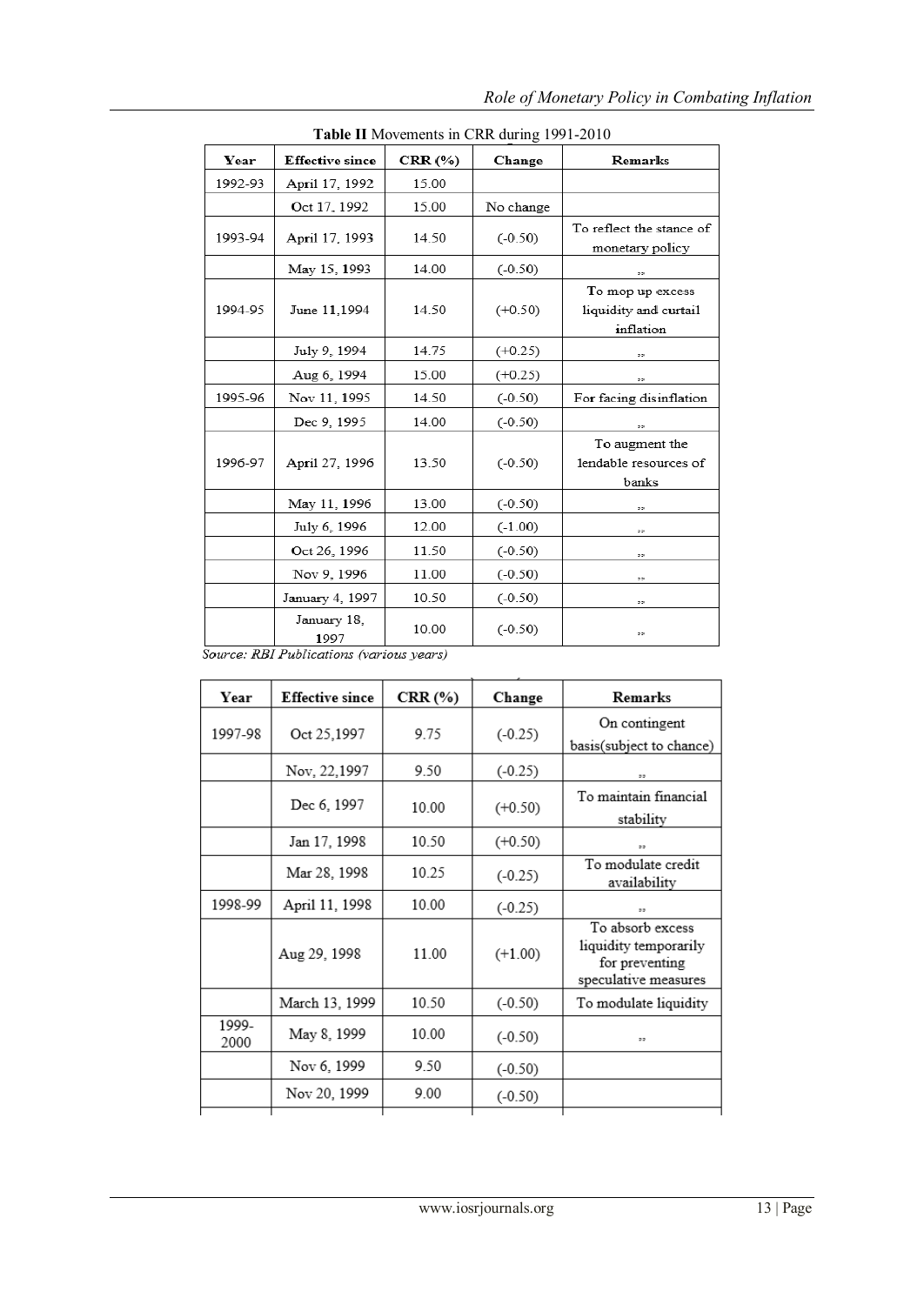| 2000-01 | April 8, 2000   | 8.50 | $(-0.50)$  |                                          |
|---------|-----------------|------|------------|------------------------------------------|
|         | April 22, 2000  | 8.00 | $(-0.50)$  |                                          |
|         | July 29, 2000   | 8.25 | $(+0.25)$  | For stabilizing broad<br>money expansion |
|         | Aug 12, 2000    | 8.50 | $(+0.25)$  | ,,                                       |
|         | Feb 24, 2001    | 8.25 | $(-0.25)$  | To release more money                    |
|         | March 10, 2001  | 8.00 | $(-0.25)$  | ,,                                       |
| 2001-02 | May 19, 2001    | 7.50 | $(-0.50)$  |                                          |
|         | Nov 3, 2001     | 5.75 | $( -1.75)$ | For getting the rate<br>rationalized     |
|         | Dec 29, 2001    | 5.50 | $(-0.25)$  | ,,                                       |
| 2002-03 | June 1, 2002    | 5.00 | $(-0.50)$  | To expand credit                         |
|         | Nov 16, 2002    | 4.75 | $(-0.25)$  | ,,                                       |
| 2003-04 | June 14, 2003   | 4.50 | $(-0.25)$  |                                          |
| 2004-05 | Sept 18, 2004   | 4.75 | $(+0.25)$  | To rein inflation                        |
|         | Oct 2, 2004     | 5.00 | $(+0.25)$  | ,,                                       |
| 2005-06 |                 | 5.00 | No Change  |                                          |
| 2006-07 | Dec 23, 2006    | 5.25 | $(+0.25)$  |                                          |
|         | January 6, 2007 | 5.50 | $(+0.25)$  |                                          |
|         | Feb 17, 2007    | 5.75 | $(+0.25)$  |                                          |
|         | March 3, 2007   | 6.00 | $(+0.25)$  |                                          |
| 2007-08 | April 14, 2007  | 6.25 | $(+0.25)$  |                                          |
|         | April 28, 2007  | 6.50 | $(+0.25)$  |                                          |
|         | August 4, 2007  | 7.00 | $(+0.50)$  |                                          |
|         | Nov 10, 2007    | 7.50 | $(+0.50)$  | To absorb excess<br>liquidity            |
|         |                 |      |            |                                          |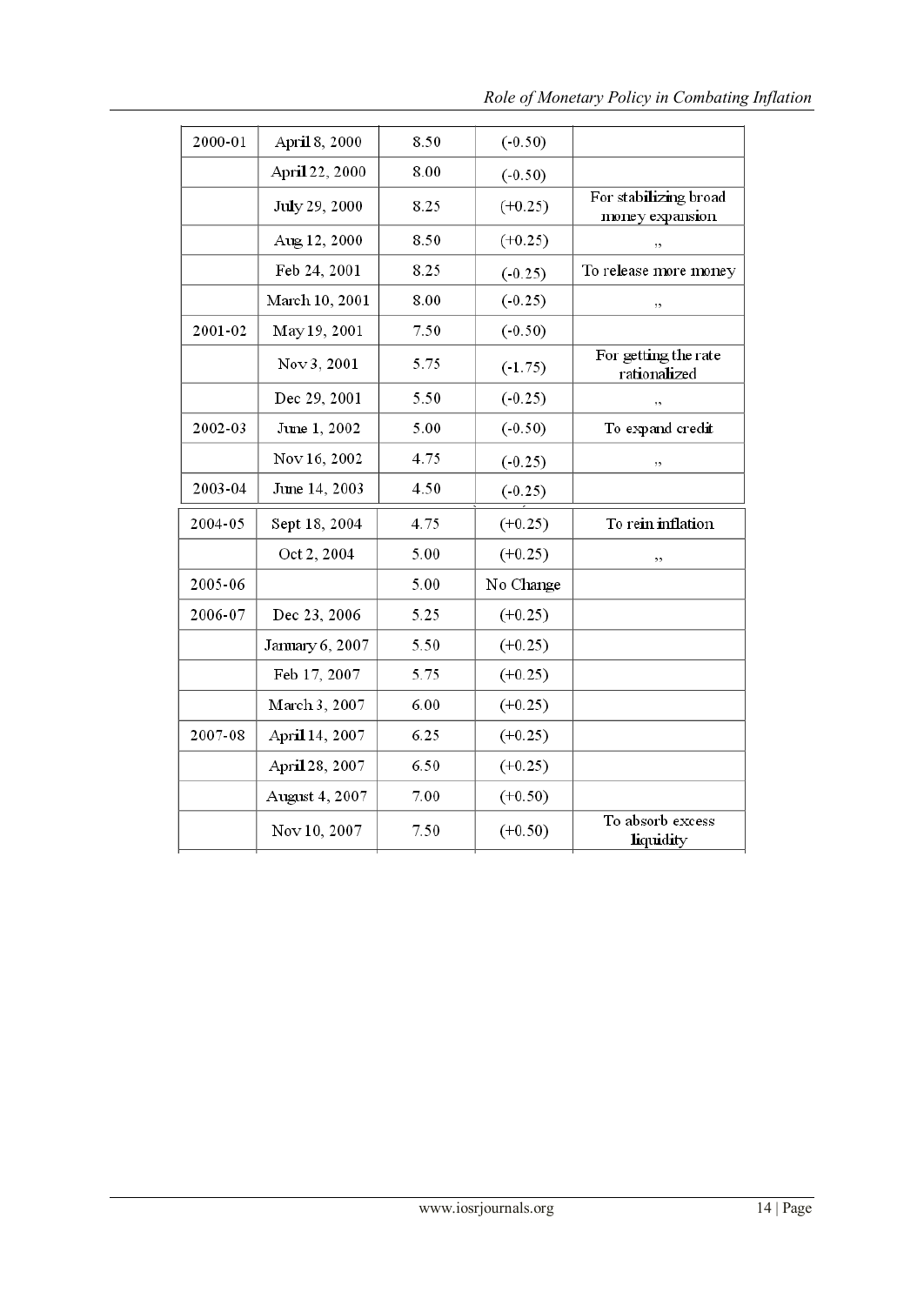| 2008-09 | April 26, 2008 | 7.75 | $(+0.25)$ | ,,                                                              |
|---------|----------------|------|-----------|-----------------------------------------------------------------|
|         | May 10, 2008   | 8.00 | $(+0.25)$ |                                                                 |
|         | May 24, 2008   | 8.25 | $(+0.25)$ |                                                                 |
|         | July 5, 2008   | 8.50 | $(+0.25)$ |                                                                 |
|         | July 19, 2008  | 8.75 | $(+0.25)$ |                                                                 |
|         | Aug 30, 2008   | 9.00 | $(+0.25)$ |                                                                 |
|         | Oct 11, 2008   | 6.50 | $(-2.50)$ | For expanding credit to<br>deal with global<br>financial crisis |
|         | Oct 25, 2008   | 6.00 | $(-0.50)$ | ,,                                                              |
|         | Nov 8, 2008    | 5.50 | $(-0.50)$ | ,,                                                              |
|         | Jan 17, 2009   | 5.00 | $(-0.50)$ |                                                                 |
| 2009-10 | Feb 13, 2010   | 5.50 | $(+0.50)$ | To control inflation                                            |
|         | Feb 27, 2010   | 5.75 | $(+0.25)$ | ,,                                                              |
|         | April 24, 2010 | 6.00 | $(+0.25)$ | For financial stability                                         |
|         |                |      |           |                                                                 |

Source: RBI Publications (various years)

| Year      | <b>Effective</b><br>since | SLR<br>(%) | Change    | <b>Remarks</b>                                           |
|-----------|---------------------------|------------|-----------|----------------------------------------------------------|
| 1992-93   | April 3, 1992             | 38.50      |           |                                                          |
|           | Jan 9, 1993               | 38.25      | $(-0.25)$ | For getting access to liquidity                          |
|           | Feb 6, 1993               | 38.00      | $(-0.25)$ | ,,                                                       |
|           | Mar 6, 1993               | 37.75      | $(-0.25)$ | ,,                                                       |
| 1993-94   | Aug 21, 1993              | 37.50      | $(-0.25)$ | ,,                                                       |
|           | Sept 18, 1993             | 37.25      | $(-0.25)$ | ,,                                                       |
|           | Oct 10, 1993              | 34.75      | $(-2.50)$ | ,,                                                       |
| 1994-95   | Aug 20,1994               | 34.25      | $(-0.50)$ | ,,                                                       |
|           | Sept 17, 1994             | 33.75      | $(-0.50)$ | ,,                                                       |
|           | Oct 29, 1994              | 31.50      | $(-2.25)$ | ,,                                                       |
| 1995-97   |                           | 31.50      | No change | ,,                                                       |
|           |                           |            |           | As a part of executing the                               |
| 1997-98   | Oct 22,1997               | 25.00      | $(-6.50)$ | Narasimham Committee                                     |
|           |                           |            |           | Recommendation                                           |
| 1998-2008 |                           | 25.00      | No change | ,,                                                       |
| 2008-09   | Nov 8, 2008               | 24.00      | $(-1.00)$ | For withstanding global crisis                           |
| 2009-10   | Nov 7, 2009               | 25.00      | $(+1.00)$ | For curtailing inflation and<br>keeping the ratio stable |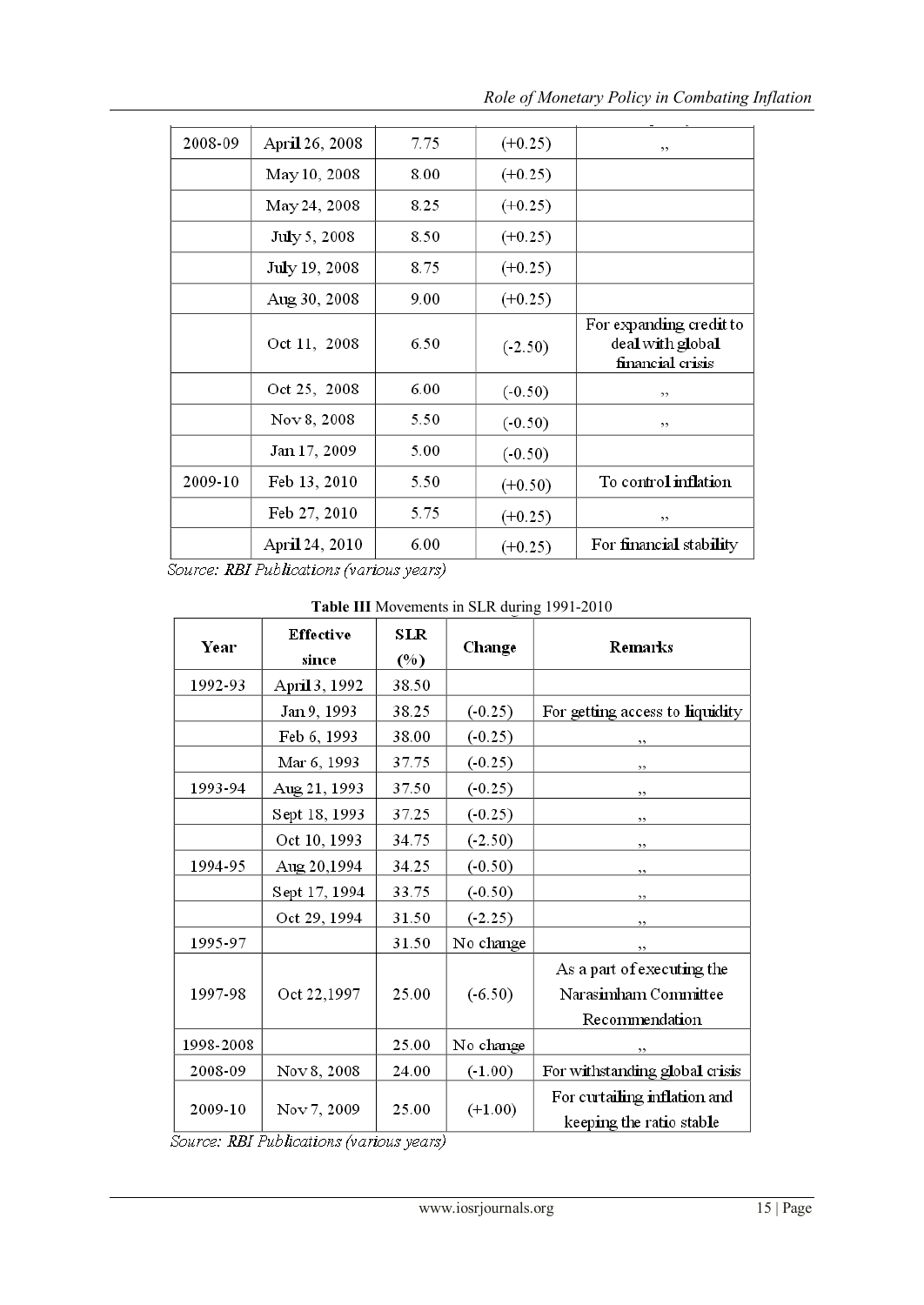|         |                        | <b>Repo Rate</b> |           | <b>Table TV</b> Movements in Reportate during 2000-2010 |
|---------|------------------------|------------------|-----------|---------------------------------------------------------|
| Year    | <b>Effective since</b> | (9/0)            | Change    | <b>Remarks</b>                                          |
| 2000-01 | June 5, 2000           | 9.05             |           |                                                         |
|         | June 7, 2000           | 9.00             | $(-0.05)$ | As a part of LAF to<br>reflect monetary policy          |
|         | June 9, 2000           | 9.05             | $(+0.05)$ | 55                                                      |
|         | June 12, 2000          | 9.25             | $(+0.20)$ |                                                         |
|         | June 13, 2000          | 9.55             | $(+0.30)$ |                                                         |
|         | June 14, 2000          | 10.85            | $(+1.30)$ | To maintain economic<br>stability                       |
|         | June 19, 2000          | 13.50            | $(+2.65)$ |                                                         |
|         | June 20, 2000          | 14.00            | $(+0.50)$ |                                                         |
|         | June 21, 2000          | 13.50            | $(-0.50)$ |                                                         |
|         | June 22, 2000          | 13.00            | $(-0.50)$ |                                                         |
|         | June 23, 2000          | 13.05            | $(+0.05)$ |                                                         |
|         | June 27, 2000          | 12.60            | $(-0.45)$ |                                                         |
|         | June 28, 2000          | 12.25            | $(-0.35)$ |                                                         |
|         | July 13, 2000          | 9.00             | $(-3.25)$ | To deal with<br>deceleration of growth                  |
|         | July 21, 2000          | 10.00            | $(+1.00)$ |                                                         |
|         | Aug 09, 2000           | 16.00            | $(+6.00)$ | As a part of liquidity<br>management                    |
|         | Aug 30, 2000           | 15.00            | $(-1.00)$ |                                                         |
|         | Sept 06, 2000          | 13.50            | $(-1.50)$ | For meeting economic<br>slowdown                        |
|         | Oct 13, 2000           | 10.25            | $(-3.25)$ |                                                         |
|         | Nov 06, 2000           | 10.00            | $(-0.25)$ | 55                                                      |
|         | March 09, 2001         | 9.00             | $(-1.00)$ |                                                         |

# *Role of Monetary Policy in Combating Inflation*

|  | Table IV Movements in Repo Rate during 2000-2010 |  |
|--|--------------------------------------------------|--|
|--|--------------------------------------------------|--|

nirce: RBI Publications (various years)

| Year    | <b>Effective Date</b> | <b>Reverse</b><br><b>Repo Rate</b><br>$($ %) | Change                   | <b>Remarks</b>                                                    |
|---------|-----------------------|----------------------------------------------|--------------------------|-------------------------------------------------------------------|
| 2002-03 | June 06, 2002         | 5.75                                         | $(-0.25)$                |                                                                   |
|         | Oct 30, 2002          | 5.50                                         | $(-0.25)$                |                                                                   |
|         | March 03, 2003        | 5.00                                         | $(-0.50)$                |                                                                   |
| 2003-04 | Aug 25, 2003          | 4.50                                         | $(-0.50)$                |                                                                   |
| 2004-05 | Oct 27, 2004          | 4.75                                         | $(+0.25)$                | To check<br>liquidity<br>overhang                                 |
| 2005-06 | April 29, 2005        | 5.00                                         | $(+0.25)$                | As a precaution to<br>inflationary<br>expectations                |
|         | Oct 26, 2005          | 5.25                                         | $(+0.25)$                |                                                                   |
|         | Jan 24, 2006          | 5.50                                         | $(+0.25)$                |                                                                   |
| 2006-07 | June 9, 2006          | 5.75                                         | $(+0.25)$                | Comfortable<br>liquidity position                                 |
|         | July 25, 2006         | 6.00                                         | $(+0.25)$                | 55                                                                |
| 2007-08 |                       | 6.00                                         | N <sub>o</sub><br>Change |                                                                   |
| 2008-09 | Dec 8, 2008           | 5.00                                         | $(-1.00)$                | To deal with<br>liquidity crunch<br>& adverse foreign<br>exchange |
|         | Jan 03, 2009          | 4.00                                         | $(-1.00)$                |                                                                   |
|         | March 05, 2009        | 3.50                                         | $(-0.50)$                | 55                                                                |
| 2009-10 | April 21, 2009        | 3.25                                         | $(-0.25)$                |                                                                   |
|         | March 19, 2010        | 3.50                                         | $(+0.25)$                | For absorption of<br>liquidity                                    |
| 2010-11 | April 20, 2010        | 3.75                                         | $(+0.25)$                |                                                                   |
|         | July 02, 2010         | 4.00                                         | $(+0.25)$                | 55                                                                |
|         | July 27, 2010         | 4.50                                         | $(+0.50)$                | 55                                                                |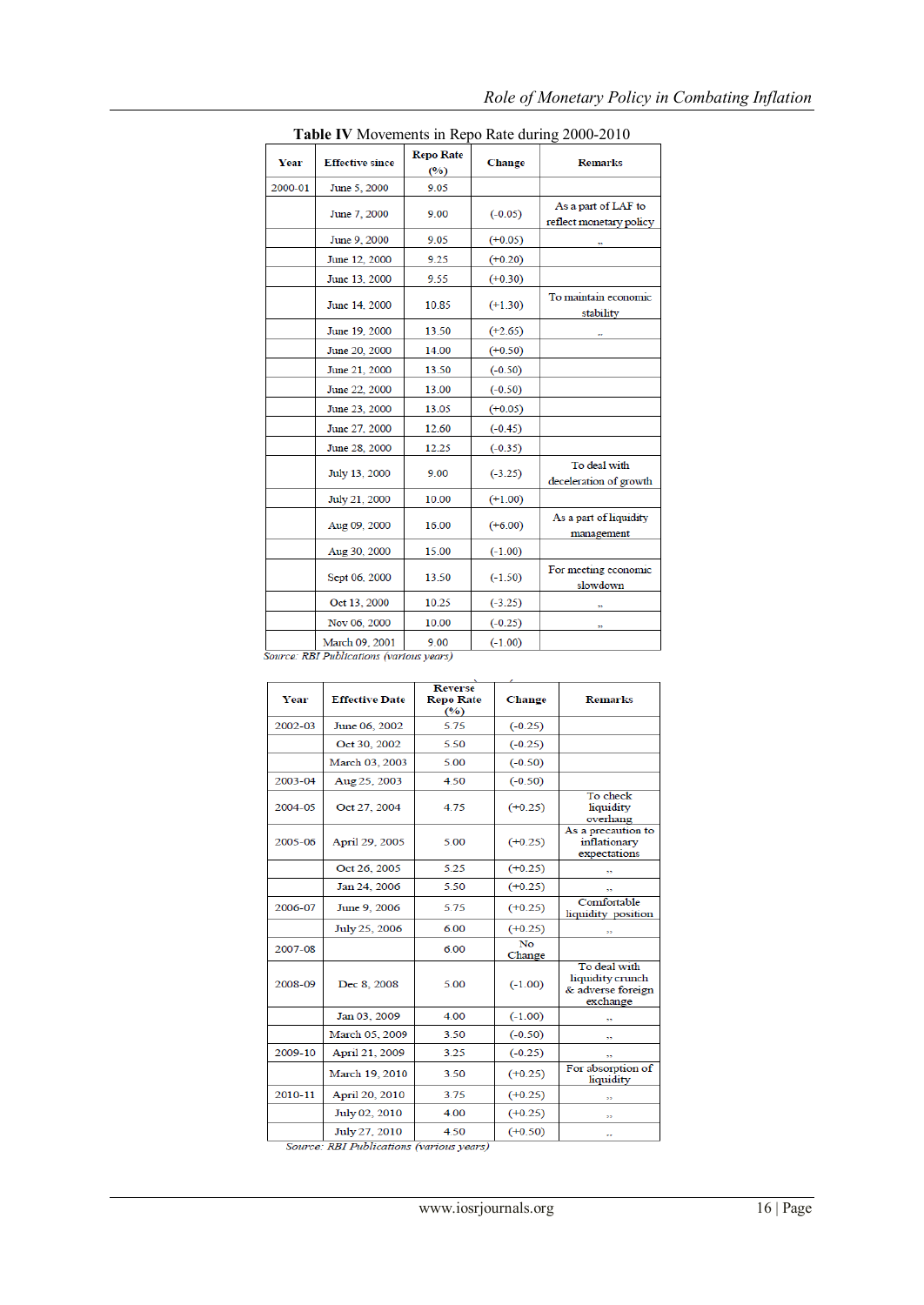| 2000-01 | July 10, 2000  | 7.00  |                     |                                                  |
|---------|----------------|-------|---------------------|--------------------------------------------------|
|         | July 24, 2000  | 8.00  | $(+1.00)$           | As a part of LAF to<br>stance monetary<br>policy |
|         | Aug 03, 2000   | 8.25  | $(+0.25)$           |                                                  |
|         | Aug 04, 2000   | 11.50 | $(+3.25)$           | As a part of liquidity<br>management             |
|         | Aug 07, 2000   | 12.50 | $(+1.00)$           | 55                                               |
|         | Aug 08, 2000   | 14.00 | $(+1.50)$           |                                                  |
|         | Aug 09, 2000   | 15.50 | $(+1.50)$           |                                                  |
|         | Aug 10, 2000   | 15.00 | $(-0.50)$           | To deal with<br>deceleration of growth           |
|         | Aug 14, 2000   | 14.50 | $(-0.50)$           | 55                                               |
|         | Aug 30, 2000   | 14.25 | $(-0.25)$           |                                                  |
|         | Aug 31, 2000   | 13.50 | $(-0.75)$           |                                                  |
|         | Sept 04, 2000  | 12.00 | $(-1.50)$           | For meeting economic<br>slowdown                 |
|         | Sept 07, 2000  | 11.00 | $(-1.00)$           | 55                                               |
|         | Sept 08, 2000  | 10.50 | $(-0.50)$           | 55                                               |
|         | Sept 11, 2000  | 10.00 | $(-0.50)$           | 55                                               |
|         | Sept 15, 2000  | 10.00 | <b>No</b><br>change |                                                  |
|         | Oct 03, 2000   | 9.75  | $(-0.25)$           |                                                  |
|         | Oct 04, 2000   | 9.50  | $(-0.25)$           |                                                  |
|         | Oct 05, 2000   | 9.25  | $(-0.25)$           |                                                  |
|         | Oct 06, 2000   | 9.00  | $(-0.25)$           |                                                  |
|         | Oct 09, 2000   | 8.75  | $(-0.25)$           |                                                  |
|         | Oct 10, 2000   | 8.50  | $(-0.25)$           |                                                  |
|         | Oct 24, 2000   | 8.25  | $(-0.25)$           |                                                  |
|         | Oct 25, 2000   | 8.00  | $(-0.25)$           |                                                  |
|         | Feb 20, 2001   | 7.50  | $(-0.50)$           |                                                  |
|         | March 02, 2001 | 7.00  | $(-0.50)$           |                                                  |
| 2001-02 | April 27, 2001 | 6.75  | $(-0.25)$           |                                                  |
|         | May 28, 2001   | 6.50  | $(-0.25)$           |                                                  |
|         | March 05, 2002 | 6.00  | $(-0.50)$           |                                                  |

## *Role of Monetary Policy in Combating Inflation*

Source: RBI Publications (various years)

| <b>Year</b> | <b>Effective Date</b> | <b>Reverse</b><br><b>Repo Rate</b><br>(°) | Change              | <b>Remarks</b>                                                    |
|-------------|-----------------------|-------------------------------------------|---------------------|-------------------------------------------------------------------|
| 2002-03     | June 06, 2002         | 5.75                                      | $(-0.25)$           |                                                                   |
|             | Oct 30, 2002          | 5.50                                      | $(-0.25)$           |                                                                   |
|             | March 03, 2003        | 5.00                                      | $(-0.50)$           |                                                                   |
| 2003-04     | Aug 25, 2003          | 4.50                                      | $(-0.50)$           |                                                                   |
| 2004-05     | Oct 27, 2004          | 4.75                                      | $(+0.25)$           | To check<br>liquidity<br>overhang                                 |
| 2005-06     | April 29, 2005        | 5.00                                      | $(+0.25)$           | As a precaution to<br>inflationary<br>expectations                |
|             | Oct 26, 2005          | 5.25                                      | $(+0.25)$           |                                                                   |
|             | Jan 24, 2006          | 5.50                                      | $(+0.25)$           | 55                                                                |
| 2006-07     | June 9, 2006          | 5.75                                      | $(+0.25)$           | Comfortable<br>liquidity position                                 |
|             | July 25, 2006         | 6.00                                      | $(+0.25)$           | 55                                                                |
| 2007-08     |                       | 6.00                                      | <b>No</b><br>Change |                                                                   |
| 2008-09     | Dec 8, 2008           | 5.00                                      | $(-1.00)$           | To deal with<br>liquidity crunch<br>& adverse foreign<br>exchange |
|             | Jan 03, 2009          | 4.00                                      | $(-1.00)$           |                                                                   |
|             | March 05, 2009        | 3.50                                      | $(-0.50)$           | 55                                                                |
| 2009-10     | April 21, 2009        | 3.25                                      | $(-0.25)$           |                                                                   |
|             | March 19, 2010        | 3.50                                      | $(+0.25)$           | For absorption of<br>liquidity                                    |
| 2010-11     | April 20, 2010        | 3.75                                      | $(+0.25)$           |                                                                   |
|             | July 02, 2010         | 4.00                                      | $(+0.25)$           | 44                                                                |
|             | July 27, 2010         | 4.50                                      | $(+0.50)$           | 55                                                                |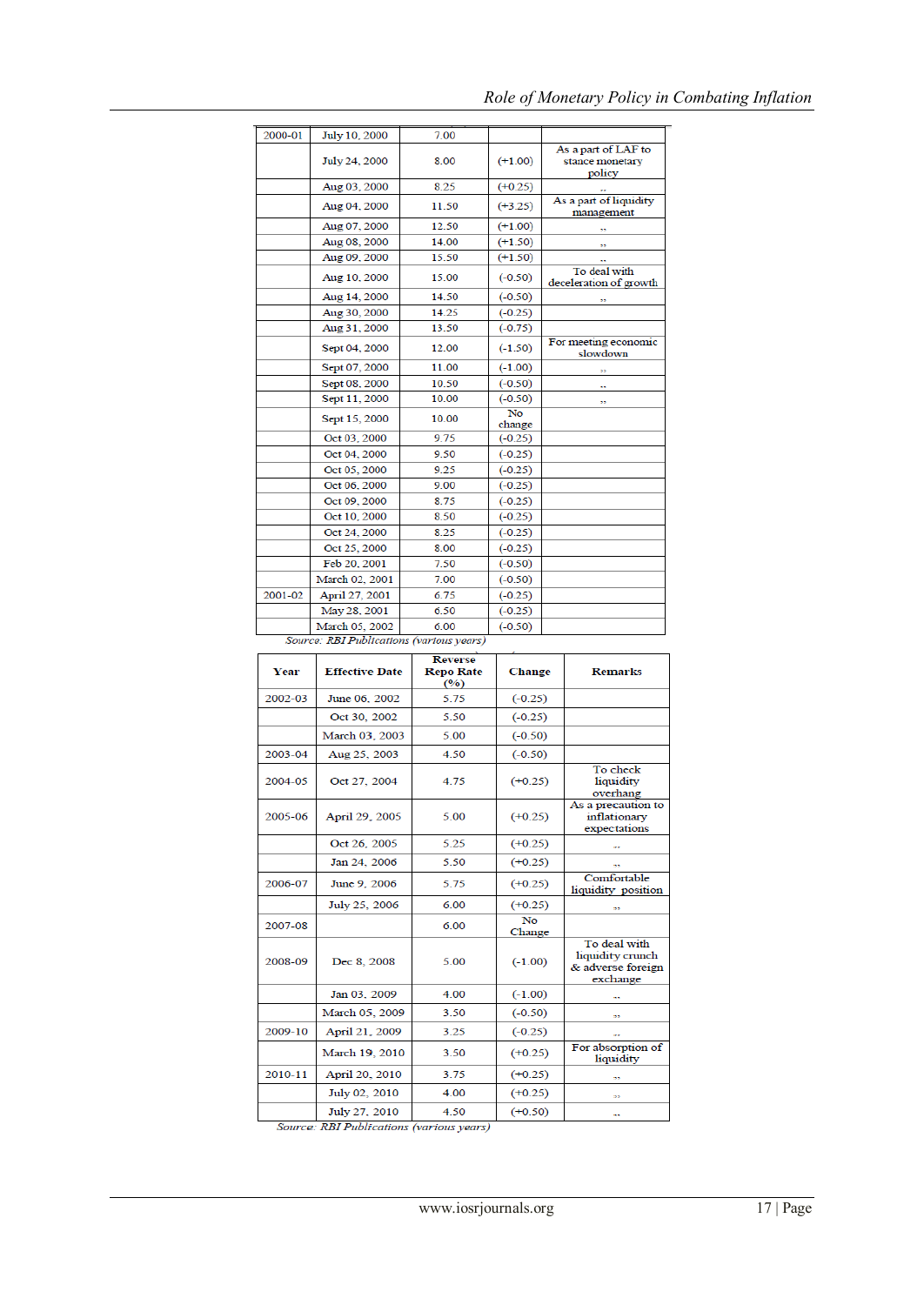#### **The Price Level and Real Output**

The price level is a measure of the average prices of goods and services in the economy. It serves as a gauge of the general purchasing power of money. The Consumer Price Index (CPI) and the Wholesale Price Index (WPI) are the measures of price level most familiar to us in India and these rates are published regularly in newspapers. In addition to these, economists use several other measures of the price level to track price changes. The primary difference between these alternative measures of the price level is the composition of the basket of goods and services used to measure price changes.

The inflation rate is the rate of change in the price level. Inflation rates are stated as a percentage change on an annual basis. For instance, if the price level is Pt in the year t and Pt-1 in the year t-1, the inflation rate  $(\pi)$  between years, t and t-1 is defined as

#### $\Pi = Pt-Pt-1/Pt-1$

We know that inflation is a persistent, general rise in the average prices of all goods. Literally millions of goods can be purchased in our economy. If the price of only one good increases by 5 percent, that increase does not reflect inflation; rather, it is an increase in the price of that single commodity. But if the average prices of all goods in the economy increase each year by, say 5 percent then we say the inflation rate is 5 percent.

| Year                                                 | WPI<br>Base 1993-94 | Annual rate of<br>inflation $(\%)$ |  |  |  |
|------------------------------------------------------|---------------------|------------------------------------|--|--|--|
| 1991-92                                              | 83.86               | 13.7                               |  |  |  |
| 1992-93                                              | 92.29               | 10.1                               |  |  |  |
| 1993-94                                              | 100.0               | 8.4                                |  |  |  |
| 1994-95                                              | 112.6               | 12.6                               |  |  |  |
| 1995-96                                              | 121.6               | 8.0                                |  |  |  |
| 1996-97                                              | 127.2               | 4.6                                |  |  |  |
| 1997-98                                              | 132.8               | 4.4                                |  |  |  |
| 1998-99                                              | 140.7               | 5.9                                |  |  |  |
| 1999-00                                              | 145.3               | 3.3                                |  |  |  |
| 2000-01                                              | 155.7               | 7.2                                |  |  |  |
| 2001-02                                              | 161.3               | 3.6                                |  |  |  |
| 2002-03                                              | 166.8               | 3.4                                |  |  |  |
| 2003-04                                              | 175.9               | 5.5                                |  |  |  |
| 2004-05                                              | 187.3               | 6.5                                |  |  |  |
| 2005-06                                              | 195.5               | 4.4                                |  |  |  |
| 2006-07                                              | 206.1               | 5.4                                |  |  |  |
| 2007-08                                              | 215.9               | 4.8                                |  |  |  |
| 2008-09                                              | 233.9               | 8.3                                |  |  |  |
| $2009 - 10^{p}$                                      | 242.9               | 3.8                                |  |  |  |
| Source: Reserve Rank of India, various publications. |                     |                                    |  |  |  |

**Table V** Annual Rate of Inflation of Whole Sale Price Index (WPI) during 1991 to 2010

Source: Reserve Bank of India, various publications

#### **Table VI** Annual Rate of Inflation of Consumer Price Index (CPI) during 1991 to 2010

| Year      | For industrial workers Base:<br>2001 |                          | For urban non manual employee<br>Base: 1984-85 |                          | For Agricultural workers Base:<br>1986-87 |                          |
|-----------|--------------------------------------|--------------------------|------------------------------------------------|--------------------------|-------------------------------------------|--------------------------|
| Base Year | <b>CPI</b>                           | Inflation rate<br>$(\%)$ | <b>CPI</b>                                     | Inflation rate<br>$(\%)$ | <b>CPI</b>                                | Inflation rate<br>$(\%)$ |
| 1991-92   | 47                                   | 13.5                     | 183                                            | 13.7                     | 167                                       | 19.3                     |
| 1992-93   | 52                                   | 9.6                      | 202                                            | 10.4                     | 188                                       | 12.3                     |
| 1993-94   | 56                                   | 7.5                      | 216                                            | 6.9                      | 195                                       | 3.5                      |
| 1994-95   | 61                                   | 10.1                     | 237                                            | 9.7                      | 218                                       | 11.9                     |
| 1995-96   | 68                                   | 10.1                     | 259                                            | 9.3                      | 241                                       | 10.7                     |
| 1996-97   | 74                                   | 9.3                      | 283                                            | 9.3                      | 256                                       | 6.0                      |
| 1997-98   | 79                                   | 7.0                      | 302                                            | 6.7                      | 264                                       | 3.1                      |
| 1998-99   | 89                                   | 13.1                     | 337                                            | 11.6                     | 293                                       | 11.0                     |
| 1999-2000 | 92                                   | 3.4                      | 352                                            | 4.5                      | 306                                       | 4.4                      |
| 2000-01   | 96                                   | 3.7                      | 371                                            | 5.4                      | 305                                       | $-0.3$                   |
| 2001-02   | 100                                  | 4.3                      | 390                                            | 5.1                      | 309                                       | 1.3                      |
| 2002-03   | 104                                  | 4.1                      | 405                                            | 3.8                      | 319                                       | 3.2                      |
| 2003-04   | 108                                  | 3.7                      | 420                                            | 3.7                      | 331                                       | 3.8                      |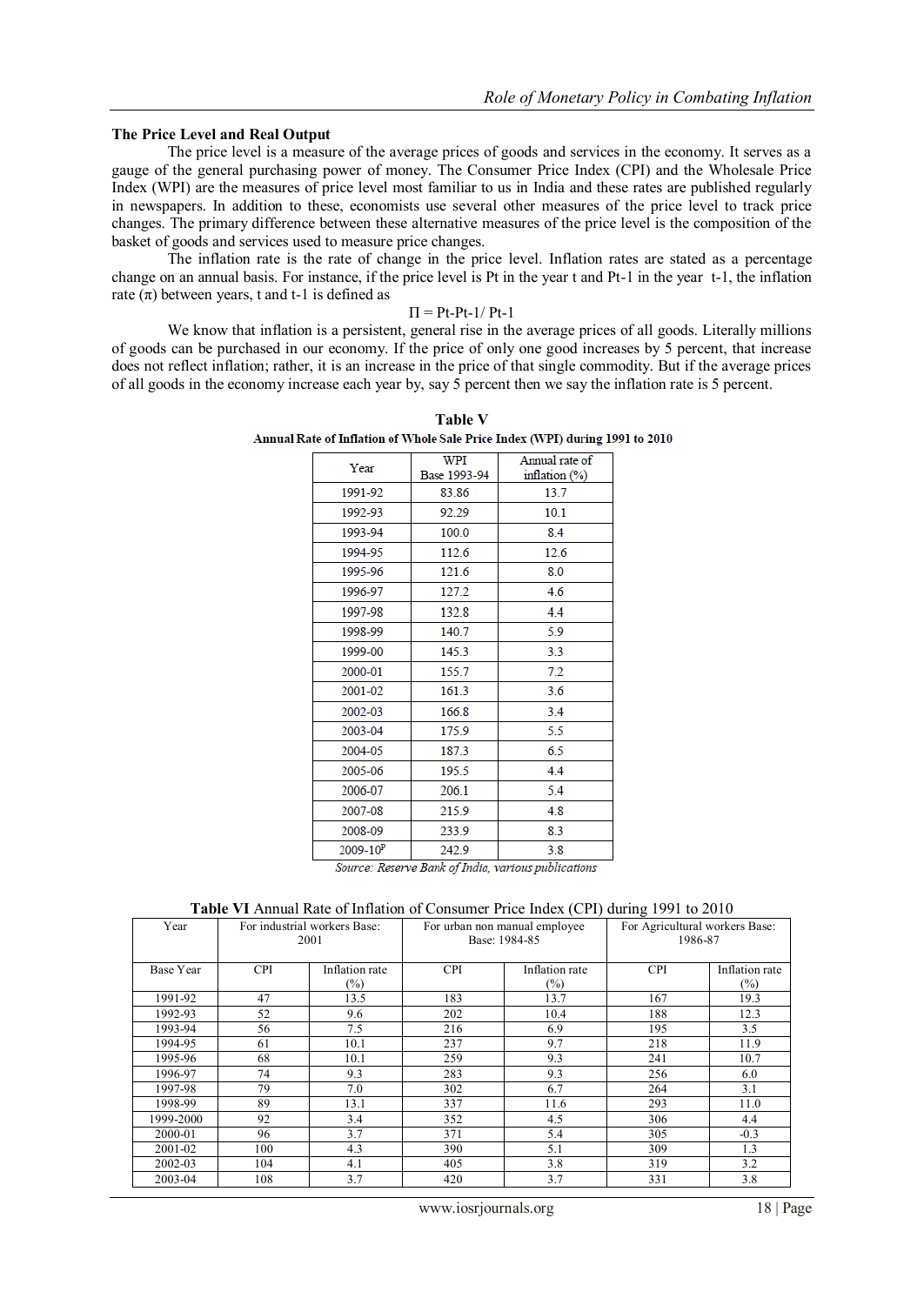| 2004-05 | 112 | 4.0   | 436 | 3.8   | 340 | 2.7   |
|---------|-----|-------|-----|-------|-----|-------|
| 2005-06 |     | 4.2   | 456 | 4.0   | 353 | 3.8   |
| 2006-07 | 125 | 6.8   | 486 | 6.6   | 380 |       |
| 2007-08 | 133 | 6.4   | 515 | 6.0   | 409 |       |
| 2008-09 | 145 | 9.0   | 561 | 8.9   | 450 | 10.0  |
| 2009-10 | 163 | 12.4% | 634 | 13.0% | 513 | 13.9% |
|         |     |       |     |       |     |       |

*Source: Reserve Bank of India, various publications*

#### **Monetary Policy and Price Stability**

The monetary policy has undergone far-reaching changes all over the world in the 1990s. There is, first of all, a clearer focus on price stability as a principal - though not necessarily the sole - objective of monetary policy. Besides, with the deregulation of financial markets and globalization, the process of monetary policy formulation has acquired a much greater market orientation than ever before, inducing a shift from direct to indirect instruments of monetary control. This has been accompanied by several institutional changes in the monetary-fiscal interface to ensure that central banks possess the autonomy to anchor inflation expectations.

To analyze the effectiveness of monetary policy in ensuring price stability in India, we have to take into account the changes in the credit, money and inflation during the period of our study. Now, we can have a look into the variations in the values of these variables over the period for finding out the reasons behind them. Whether monetary policy is effective in implementing price and financial stability or not, will be clear from such a comparative analysis. The values of all the three items have increased over the years Percentage changes in these values also show a positive picture, but with frequent ups and downs in variations. Whenever there were price hikes during the years, monetary authorities successfully has made use of all the weapons effectively and prudently, to rein the inflationary pressures and to maintain financial stability in the economy. Maintenance of low and stable inflation has thus emerged as a key objective of monetary policy

| <b>Effective since</b> | <b>WPI</b> | <b>CPI</b> | <b>Reverse Repo</b><br>Rate | <b>Repo Rate</b> | <b>Cash Reserve</b><br>Ratio |
|------------------------|------------|------------|-----------------------------|------------------|------------------------------|
| March 2008             | 121.4      | 137        | 6.00                        | 7.75             | 7.50                         |
| April 26, 2008         | 123.5      | 138        | 6.00                        | 7.75             | $7.75 (+0.25)$               |
| May 10, 2008           | 124.0      | 139        | 6.00                        | 7.75             | $8.00 (+0.25)$               |
| May 24, 2008           | 124.0      | 139        | 6.00                        | 7.75             | $8.25 (+0.25)$               |
| June 12, 2008          | 127.3      | 140        | 6.00                        | $8.00 (+0.25)$   | 8.25                         |
| June 25, 2008          | 127.3      | 140        | 6.00                        | $8.50 (+0.50)$   | 8.25                         |
| July 5, 2008           | 128.6      | 143        | 6.00                        | 8.50             | $8.50 (+0.25)$               |
| July 19, 2008          | 128.6      | 143        | 6.00                        | 8.50             | $8.75 (+0.25)$               |
| July 30, 2008          | 128.6      | 143        | 6.00                        | $9.00 (+0.50)$   | 8.75                         |
| August 30, 2008        | 128.9      | 145        | 6.00                        | 9.00             | $9.00 (+0.25)$               |
| October 11, 2008       | 128.6      | 148        | 6.00                        | 9.00             | $6.50(-2.50)$                |
| October 20, 2008       | 128.6      | 148        | 6.00                        | $8.00(-1.00)$    | 6.50                         |
| October 25, 2008       | 128.6      | 148        | 6.00                        | 8.00             | $6.00 (-0.50)$               |
| November 3, 2008       | 126.7      | 148        | 6.00                        | $7.50(-0.50)$    | 6.00                         |
| November 8, 2008       | 126.7      | 148        | 6.00                        | 7.50             | $5.50(-0.50)$                |
| December 8, 2008       | 124.3      | 147        | $5.00(-1.00)$               | $6.50(-1.00)$    | 5.50                         |
| January 5, 2009        | 124.2      | 148        | $4.00(-1.00)$               | $5.50(-1.00)$    | 5.50                         |
| January 17, 2009       | 124.2      | 148        | 4.00                        | 5.50             | $5.00(-0.50)$                |
| <b>March 4, 2009</b>   | 123.2      | 148        | $3.50(-0.50)$               | $5.00(-0.50)$    | 5.00                         |
| April 21, 2009         | 124.6      | 150        | $3.25(-0.25)$               | $4.75(-0.25)$    | 5.00                         |
| February 13, 2010      | 134.8      | 170        | 3.25                        | 4.75             | $5.50 (+0.50)$               |
| February 27, 2010      | 134.8      | 170        | 3.25                        | 4.75             | $5.75 (+0.25)$               |
| March 19, 2010         | 135.8      | 170        | $3.50 (+0.25)$              | $5.00(+0.25)$    | 5.75                         |
| April 20, 2010         | 138.3      | 170        | $3.75 (+0.25)$              | $5.25 (+0.25)$   | 5.75                         |
| April 24, 2010         | 138.3      | 170        | 3.75                        | 5.25             | $6.00 (+0.25)$               |
| July 2, 2010           | 140.3      | 178        | $4.0 (+0.25)$               | $5.50 (+0.25)$   | 6.00                         |

Table VII<br>Movements in Key Policy Rates (in percentage), WPI and CPI in India

Note: Figures in parentheses indicate change in policy rates in per cent Source: RBI Annual Report 2010